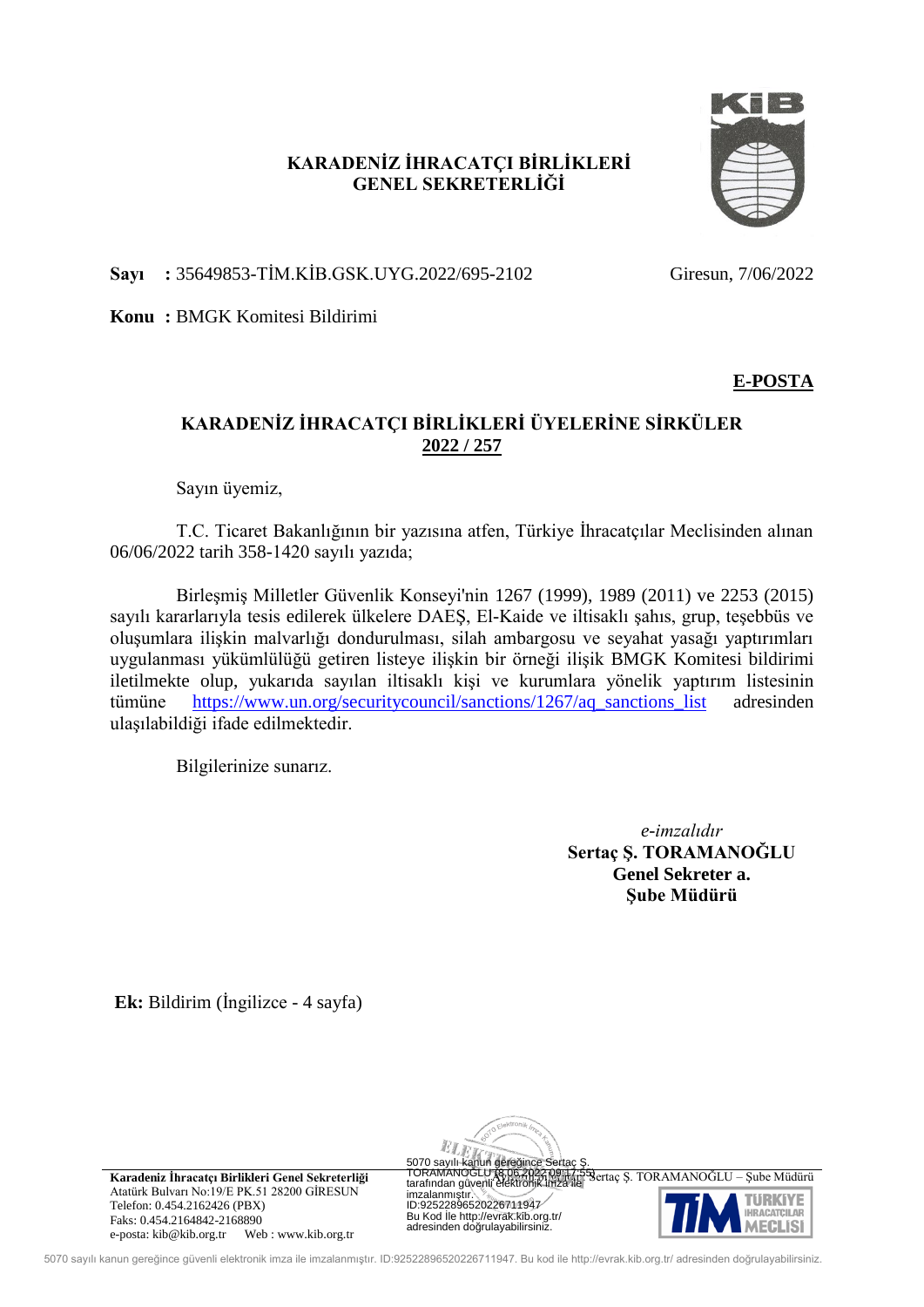

HEADQUARTERS | SIEGE | NEW YORK, NY 10017 TEL.: +1 212 963 4574 | SC-1267-COMMITTEE@UN.ORG

REFERENCE:  $SCA/2/22$  (10)

The Chair of the Security Council Committee pursuant to resolutions 1267 (1999), 1989 (2011) and 2253 (2015) concerning ISIL (Da'esh), Al-Qaida and associated individuals, groups, undertakings and entities presents her compliments to the Permanent Representatives and Observers to the United Nations and wishes to convey the following:

On 27/05/2022, the Committee enacted **the amendments** specified with strikethrough and underline in the entries below on its List of individuals and entities subject to sanctions - assets freeze, travel ban, and arms embargo - set out in paragraph 1 of Security Council resolution 2610 (2021).

#### **A. Individuals**

#### **QDi.420 Name:** 1: HAJJI TAHA 2: 'ABD AL-NASIR IBRAHIM 3: na ABDALLAH BAKR 4: na AL KHUWAYT

**Name (original script):** خویت ال بكر الله عبد إبراھیم طھ **Title:** na **Designation:** na **DOB:** Between 1965 and 1969 **POB:** Tall 'Afar, Iraq **Good quality a.k.a.: a)** Hajji Abdelnasser **b)** Hajji Abd al-Nasr **c)** Hajji 'Abd Al-Nasir (formerly listed as) **Low quality a.k.a.: a)** Taha al-Khuwayt **b)** Mullah Taha **c)** Mullah Khuwayt **Nationality:** Iraq **Passport no:** na **National identification no:** na **Address:** Syrian Arab Republic Prison in Iraq **Listed on:** 19 Nov. 2018 (amended on 27 May 2022) **Other information:** Former ISIL governor of al-Jazira Province, military leader in the Syrian Arab Republic as well as member and chair of the ISIL Delegated Committee, which exercises administrative control of ISIL's affairs. In custody of Iraq since 2019. Photo available for inclusion in the INTERPOL-UN Security Council Special Notice. INTERPOL-UN Security Council Special Notice web link: https://www.interpol.int/en/How-we-work/Notices/View-UN-Notices-Individuals click here

#### **NARRATIVE SUMMARY**

#### **Hajji 'Abd al-Nasir Taha Ibrahim Abdallah Bakr Al Khuwayt**

In accordance with paragraph 13 of resolution 1822 (2008) and subsequent related resolutions, the ISIL (Da'esh) and Al-Qaida Sanctions Committee makes accessible a narrative summary of reasons for the listing for individuals, groups, undertakings and entities included in the ISIL (Da'esh) and Al-Qaida Sanctions List.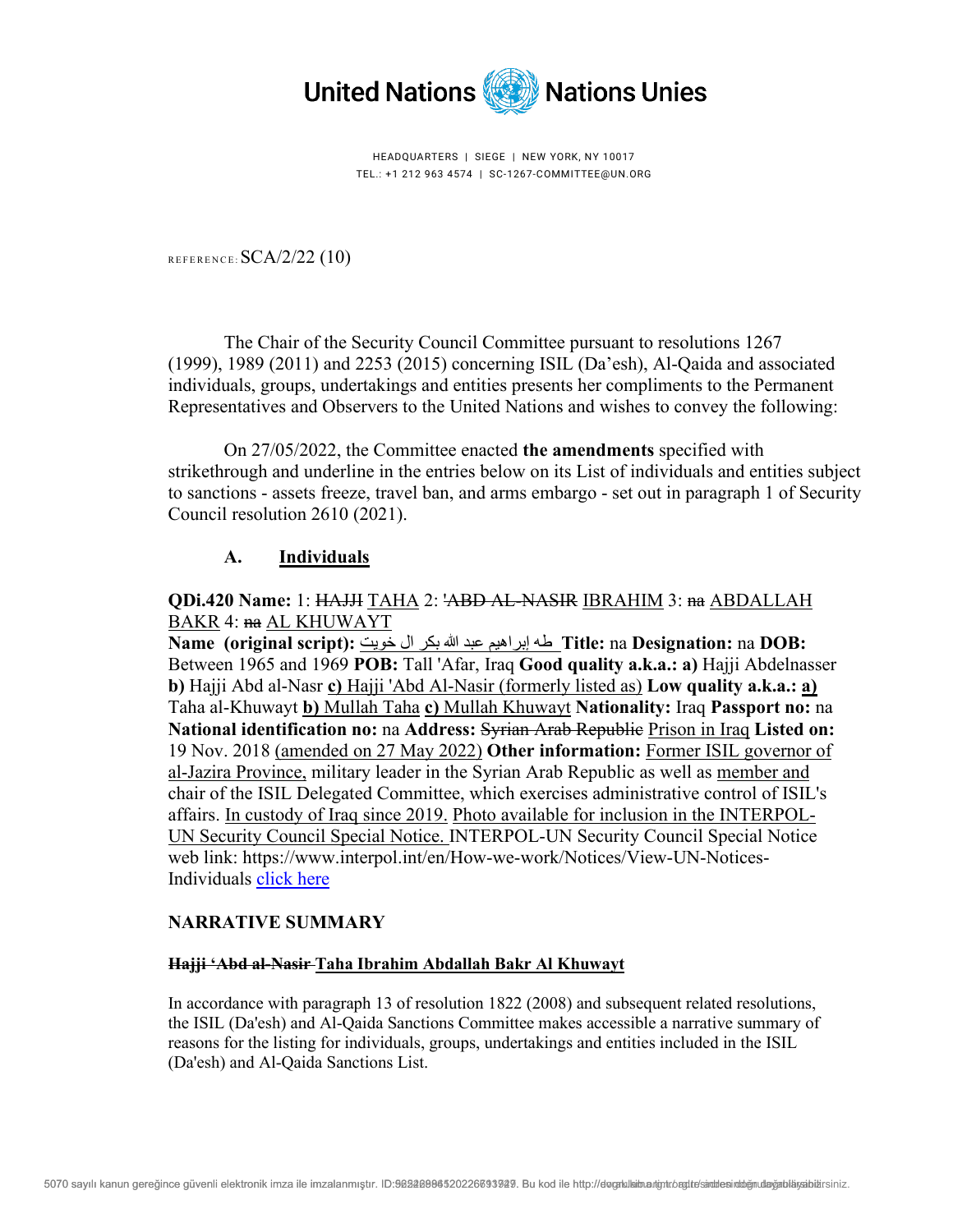## **QDi.420 Hajji 'Abd al-Nasir Taha Ibrahim Abdallah Bakr Al Khuwayt**

Date on which the narrative summary became available on the Committee's website: 19 November 2018

Date(s) on which the narrative summary was updated:27 May 2022

## **Reason for listing:**

Taha Al Khuwayt who is also known as Hajji 'Abd al-Nasir was listed on 19 November 2018 pursuant to paragraphs 2 and 4 of resolution 2368 (2017) as being associated with ISIL or Al-Qaida for "participating in the financing, planning, facilitating, preparing, or perpetrating of acts or activities by, in conjunction with, under the name of, on behalf of, or in support of" and "recruiting for" the Islamic State in Iraq and the Levant (ISIL), listed as Al-Qaida in Iraq (QDe.115).

## **Additional information:**

Taha Al Khuwayt who is also known as Hajji 'Abd al-Nasir has held several leadership positions in the Islamic State in Iraq and the Levant, listed as Al-Qaida in Iraq (QDe.115). Within the past five years up to 2019, al-Nasir has served as an ISIL Military Amir in the Syrian Arab Republic as well as chair of the ISIL Delegated Committee, the council that reports to ISIL leader Abu Bakr al-Baghdadi, listed as Ibrahim Awwad Ibrahim Ali al-Badri al-Samarrai (QDi.299), and exercises administrative control of ISIL's affairs. The Delegated Committee is responsible for planning and issuing orders related to ISIL's military operations, tax collections, religious police, and commercial and security operations.

#### **Related listed individuals and entities:**

Al-Qaida in Iraq (QDe.115), listed on 18 October 2004

**QDi.426 Name:** 1: Amir 2: Muhammad Sa'id 3: Abdal-Rahman 4: al-Mawla al-Salbi na :**Designation** na :**Title** أمیر محمد سعید عبد الرحمن المولى السلبي **:(script original (Name DOB**: **a)** 5 Oct. 1976 **b)** 1 Oct. 1976 **c)** 6 Jan. 1976 **POB**: **a)** Tall'Afar, Iraq **b)** Mosul, Iraq **Good quality a.k.a**.: **a)** Abu Ibrahim al-Hashimi al-Qurashi **b)** Hajji Abdallah **c)** Abu 'Umar al-Turkmani **d)** Abdullah Qardash **e)** Abu 'Abdullah Qardash **f)** al-Hajj Abdullah Qardash **g)** Hajji Abdullah Al-Afari **h)** `Abdul Amir Muhammad Sa'id Salbi **i)** Muhammad Sa'id `Abd-al-Rahman al-Mawla **j)** Amir Muhammad Sa'id 'Abd-al-Rahman Muhammad al-Mula **k)** Amir Muhammad Sa'id Abdal-Rahman al-Mawla (previously listed as) **Low quality a.k.a**.: **a)** Al-Ustadh **b)** Ustadh Ahmad **Nationality**: Iraq **Passport no**: na **National identification no**:  $\underline{\mathbf{a}}\cdot(0.0278640)$ , issued on 2 May 2012 **Address**:  $\underline{\mathbf{a}}\cdot(\underline{\mathbf{a}}\cdot\underline{\mathbf{a}})$ House 110, Street 704, District 704, Tall 'Afar, Iraq (previous address) **b)** near Shahid Mazen Mosque and al-Khansa Hospital, Mosul, Iraq (previous address) **c)** Idlib, Syrian Arab Republic **Listed on:** 21 May 2020 (amended on 27 May 2022) **Other information**: Leader of Islamic State in Iraq and the Levant, listed as Al-Qaida in Iraq (QDe.115). Mother's name: Samira Shareef (شریف سمیرة (or Sahra Sharif Abd al-Qader (القادر عبد شریف سھرة(. Height 170 cm, right leg amputated. Photo available for inclusion in the INTERPOL-UN Security Council Special Notice. Arrest warrant issued by Iraq 2018. Reportedly deceased as of 3 February 2022. INTERPOL-UN Security Council Special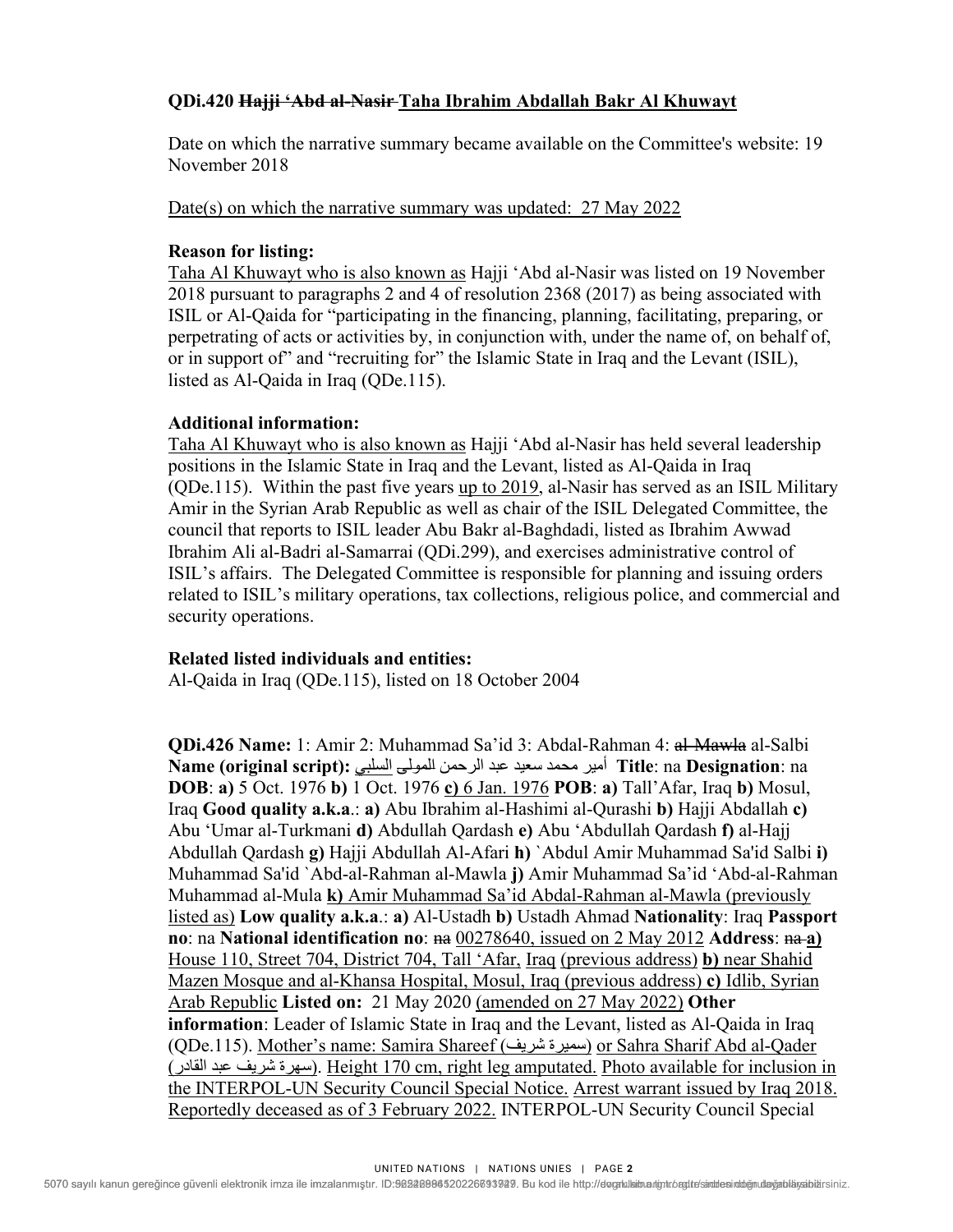Notice web link: https://www.interpol.int/en/How-we-work/Notices/View-UN-Notices-Individuals click here

## **NARRATIVE SUMMARY**

#### **Amir Muhammad Sa'id Abdal-Rahman al-Mawla al-Salbi**

In accordance with paragraph 13 of resolution 1822 (2008) and subsequent related resolutions, the ISIL (Da'esh) and Al-Qaida Sanctions Committee makes accessible a narrative summary of reasons for the listing for individuals, groups, undertakings and entities included in the ISIL (Da'esh) and Al-Qaida Sanctions List.

#### **QDi.426 Amir Muhammad Sa'id Abdal-Rahman al-Mawla al-Salbi**

Date on which the narrative summary became available on the Committee's website: 21 May 2020

Date(s) on which the narrative summary was updated:27 May 2022

#### **Reason for listing**

Amir Muhammad Sa'id Abdal-Rahman al-Mawla al-Salbi was listed pursuant to paragraphs 2 and 4 of resolution 2368 (2017) for "participating in the financing, planning, facilitating, or perpetrating of acts or activities by, in conjunction with, under the name of, on behalf of, or in support of" entities associated with ISIL (Da'esh) and Al-Qaida.

Following the death of former Islamic State of Iraq and the Levant (ISIL) leader Abu Bakr al-Baghdadi (QDi.299), Amir Muhammad Sa'id Abdal-Rahman al-Mawla al-Salbi, known prominently as Hajji Abdallah, succeeded al-Baghdadi to become the leader of ISIS. Al-Mawla Al-Salbi was active in ISIL's predecessor organization, al-Qai'da in Iraq (QDe.115), and steadily rose through the ranks of ISIL to become Deputy Amir. Al-Mawla Al-Salbi helped drive the abduction, slaughter, and trafficking of Yazidi religious minorities in northwest Iraq, and currently oversees ISIL's global operations.

#### **Additional information:**

Al-Salbi directed ISIL military operations against the Republic of Iraq in Ramadi, Abu Kamal and Bayji in Iraq.

#### **Related listed individuals and entities:**

Al-Qaida (QDe.004) Al-Qaida in Iraq (QDe.115) Abu Bakr al-Baghdadi (QDi.299)

The names of individuals and entities on the ISIL (Da'esh) and Al-Qaida Sanctions List pursuant to a decision by the Committee may be found in the "Press

UNITED NATIONS | NATIONS UNIES | PAGE **3**